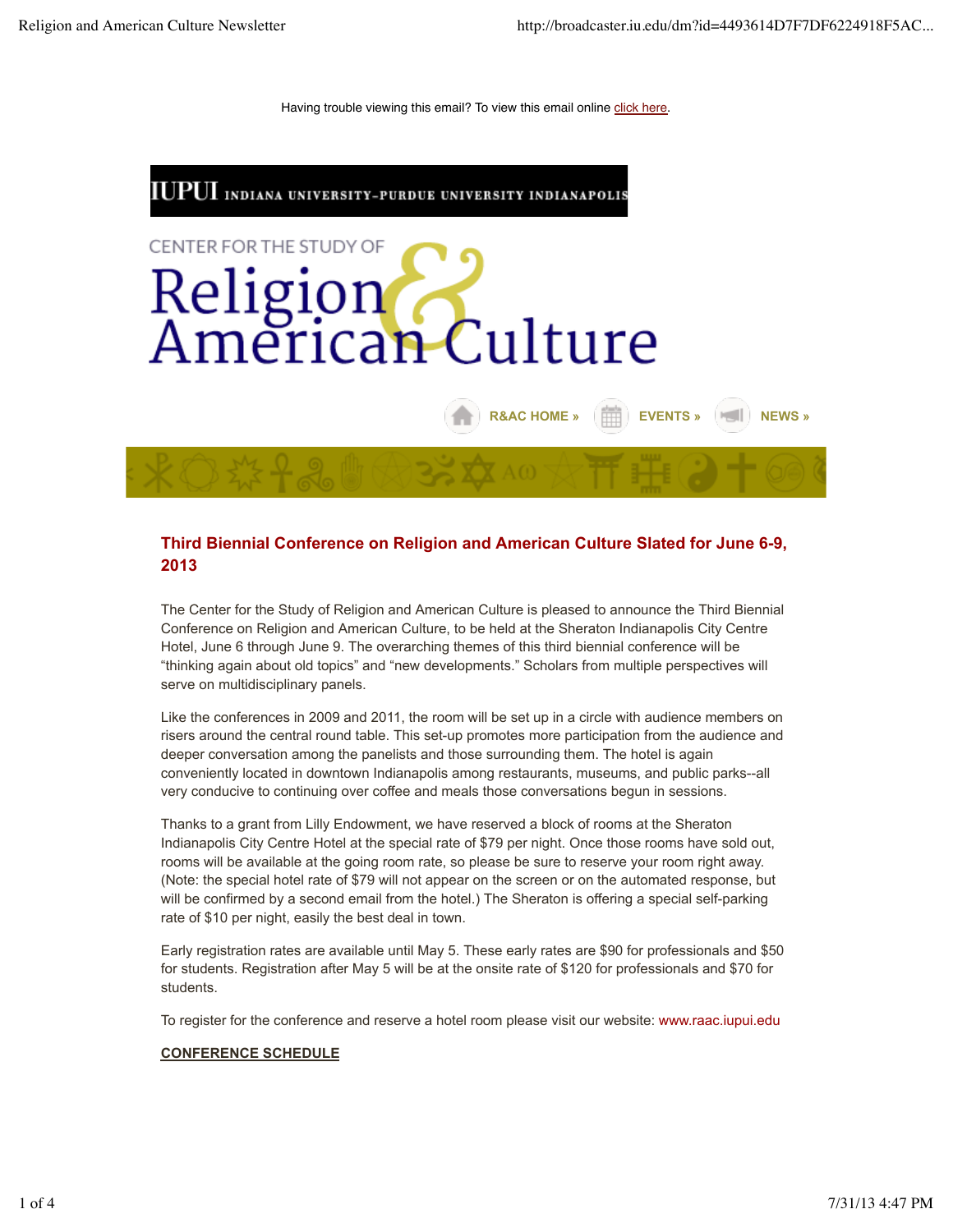#### Thursday, June 6

6:00-8:00pm Arrival and Registration

Opening Reception

Friday, June 7

# 8:30-10:00 **Fifty Years of Non-Sectarian Study of Religion: Goals, Limitations, Expectations**

*June 2013 marks the 50th anniversary of the Abingdon School District v. Shempp decision, which declared unconstitutional required devotional Bible reading in public schools. The decision is generally regarded as the impetus, ironically, for the development of religious studies programs in state-sponsored higher education because of its call to study scripture as history and literature. How did the decision change the course or scope of the study of religion in North America? What are the goals and limits of the study of American religion? And how do students (both/either public and/or private) shape what and how we teach and research?*

Panelists: Jon Butler (Yale University)

Patricia Killen (Gonzaga University)

John Schmalzbauer (Missouri State University)

#### 10:30-12:00 **Space and Place**

*American religious studies has for too long been captive to outdated models of space and place, while European scholars have moved considerably beyond us in thinking about this topic. We believe that this biennial conference, which is focusing on re-thinking old topics as we consider altogether new ones, is the perfect place to push the field forward in considering space and place.*

Panelists: John Corrigan (Florida State University)

Bret Carroll (California State University, Stanislaus)

Tracy Leavelle (Creighton University)

Elaine Pena (George Washington University)

2:00-4:00 **Belonging and Participation** (Special Venue: Indiana War Memorial Auditorium)

*This session will be held at the Indiana World War Memorial, so the civil religious overtones will be obvious, but our topic goes beyond civil religion to religion's role in all sorts of social engagement. Does religion play the same role it used to play? We know that a significant portion of American citizens do not participate in civic life and a significant portion of "believers" do not participate in organized religious life. Yet, such social movements as the Tea Party and Occupy often resound with religious echoes. Many things are at work here, including individualism and community. To what degree, then, is citizenship or faith determined by active social involvement, and vice-versa? Similarly, to what degree is involvement determined by the standard organizational forms of political parties, interest groups, denominations, or congregations?*

Panelists: Korie Edwards (Ohio State University)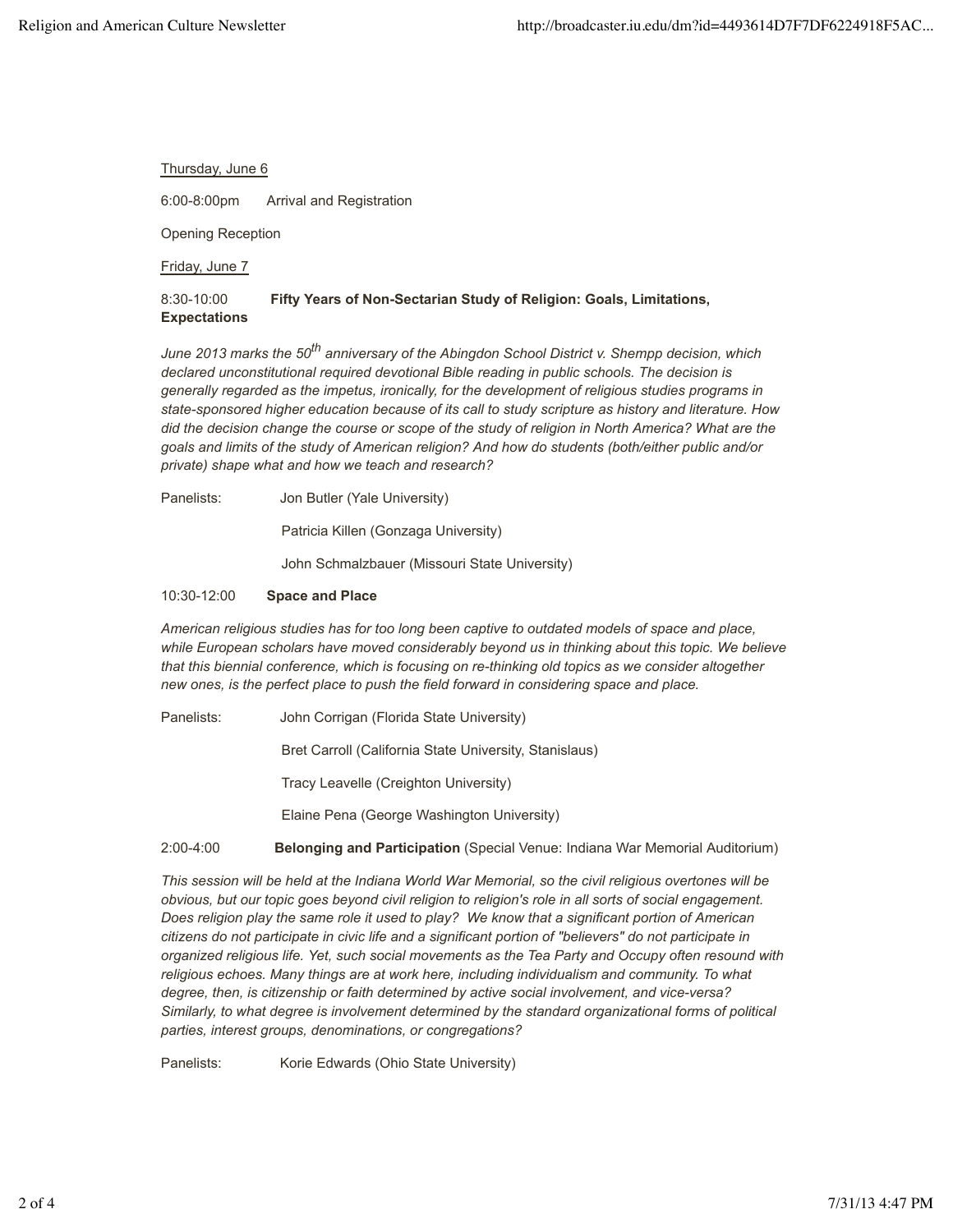Kathleen Garces-Foley (Marymount University, Virginia)

Marie Griffith (Washington University, St. Louis)

Edward Linenthal (Indiana University, Bloomington)

#### Saturday, June 8

## 8:30-10:00 **Religion and Changing Technologies**

*Technological change-especially changes in communication technology-has had an enormous impact on religion. But religious ideas and practices have sometimes spurred, sometimes challenged, technological change. This session provides the opportunity take the long, broad view of the relationship between religion and communication technology. How do technological changes-from printing, radio, and television to film and the internet-affect religious experience, education, organization, preaching, and even theology? How should changes in technology influence the questions we ask?*

Panelists: Matthew Hedstrom (University of Virginia)

William Romanowski (Calvin College)

Jonathan Walton (Harvard Divinity School)

#### 10:30-12:00 **Religion in Social Media**

*The importance of the internet and new social media cannot be gainsaid, though as scholars our first inclination is to put it in context. What changes have come or will come because of new mass communication techniques that are heavily graphics-driven? Will the ability to merge and display multiple media sources change the way we think about religious practice? About religious organizations? About religious history? What effect will social media and new forms of (digital) interpersonal relationships or online communities have on religion?* 

Panelists: Verity Jones (Christian Theological Seminary)

Kathryn Reklis (Fordham University)

Scott Thumma (Hartford Seminary)

Jonathan Van Antwerpen (Social Science Research Council and The Immanent

Frame)

# 1:30-3:00 **The Bible in American Life: Preliminary Discussions of Analysis of the General Social Survey**

*The Center for the Study of Religion and American Culture has been involved in a Lilly Endowmentfunded study of how people use the Bible in their daily lives, outside the church. With twenty-four questions on the General Social Survey, we will be able to cross-tabulate responses to our questions with information about class, race, gender, education, region, etc. The data for that survey will be analyzed in a White Paper for distribution on the Center's website. This session will bring together an interdisciplinary panel to discuss results of that initial analysis in light of their own work on the Bible in American life.*